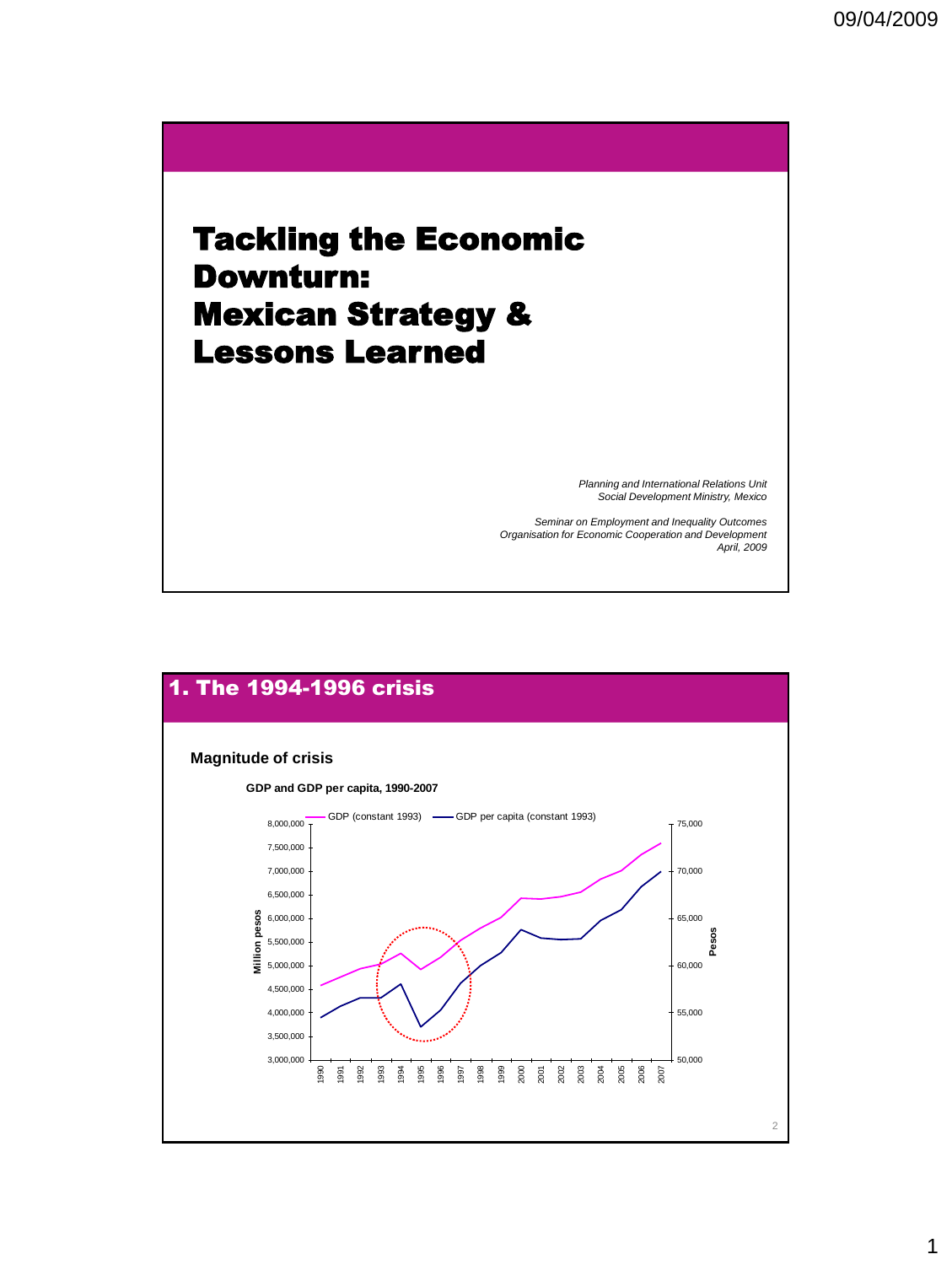

| Government's response |                                                                                                                                                                                                                                                                                                                                                                                                                                                      |
|-----------------------|------------------------------------------------------------------------------------------------------------------------------------------------------------------------------------------------------------------------------------------------------------------------------------------------------------------------------------------------------------------------------------------------------------------------------------------------------|
| a.                    | Employment<br>Creation of Temporary Employment Program<br>Increase of Minimum Wages (+10%)<br>۰<br>Reduction of tax burden for lowest-income workers                                                                                                                                                                                                                                                                                                 |
| b.                    | Increase in health coverage for unemployed workers (from 2 to 6 months)<br>Families' economy<br>Support for mortgage debtors<br>Increase in food subsidies (non-focalized, e.g. tortilla)<br>Creation of Program for Families' Food and Nutrition: Distribution of<br>۰<br>essential food items for rural and indigenous families; free breakfast for<br>children at public schools; subsidies for tortilla and milk at marginalized<br>urban areas. |
| c.                    | Support for businesses<br>Debt restructuring for small and medium enterprises<br>Deregulation and reduction of red tape                                                                                                                                                                                                                                                                                                                              |
| d.                    | Public-sector expenditures<br>Reduction on government's expenditures (-9.8%, real vs previous year)<br>Increase in prices of publicly-provided products<br>Increase in VAT (from 10 to 15%)<br>۰                                                                                                                                                                                                                                                     |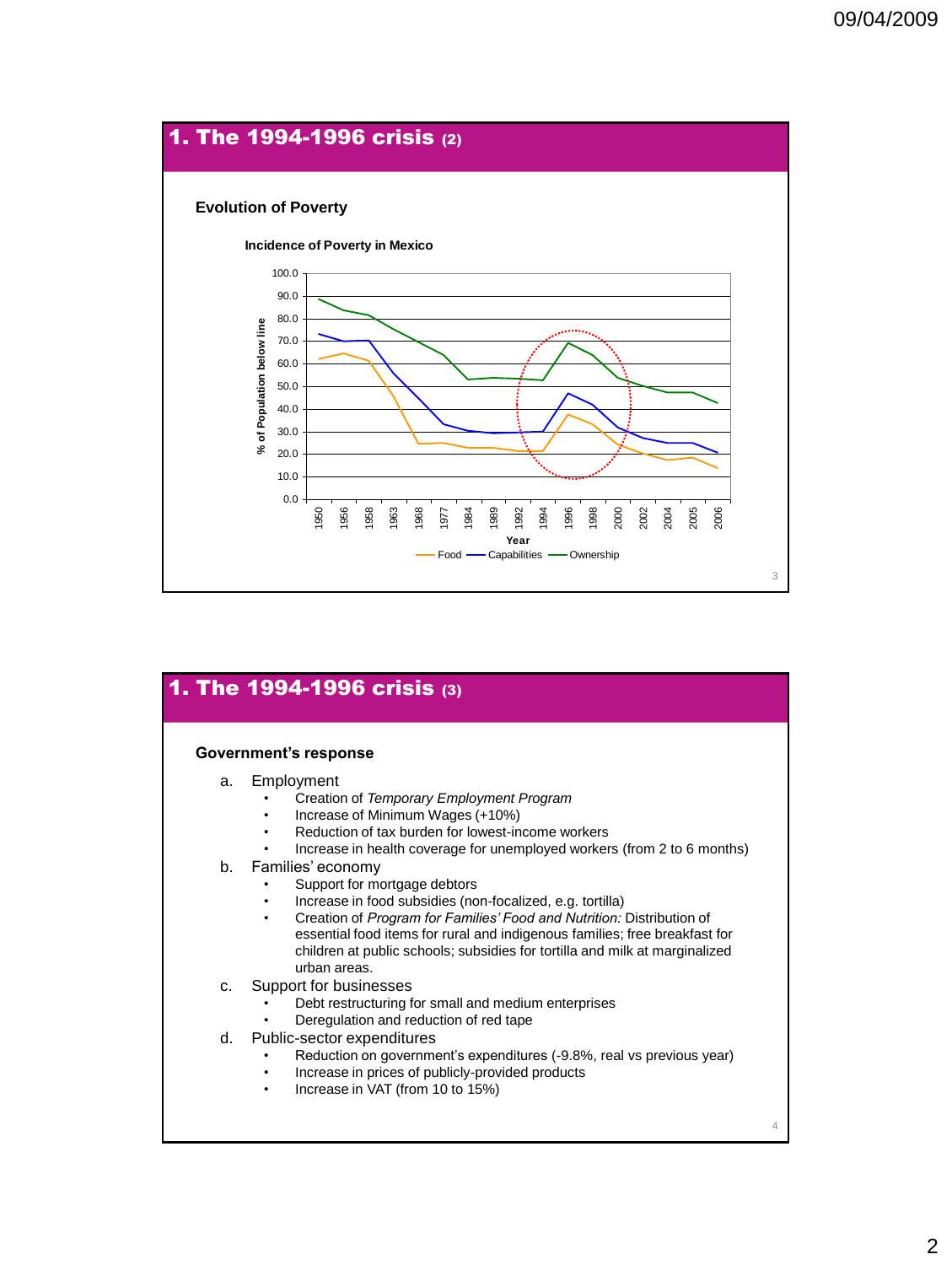

| 2. Strategy for the current crisis                 |                                                                                                                                                                                                                            |  |
|----------------------------------------------------|----------------------------------------------------------------------------------------------------------------------------------------------------------------------------------------------------------------------------|--|
| <b>Objective 1: Supporting workers' employment</b> |                                                                                                                                                                                                                            |  |
| a.                                                 | Creation of Job Preservation Program<br>Subsidies to avoid lay-offs<br>$\bullet$<br>• Targeted at companies at hard-hit industries<br>>\$140 million USD, to protect 500 thousand posts for at least 6 months<br>$\bullet$ |  |
|                                                    | b. Scale-up of Temporary Employment Program<br>Budget increased by 46%<br>Payment increased to 2 Minimum Wages                                                                                                             |  |
| C.                                                 | Increase in retirement savings withdrawal allowance                                                                                                                                                                        |  |
| d.                                                 | Expansion of Government's contribution to retirement accounts<br>• For workers earning < 15 MW                                                                                                                             |  |
| е.                                                 | Increase of health coverage under social security for unemployed<br>workers<br>From 2 to 6 months                                                                                                                          |  |
| f.                                                 | Support of productive projects and scholarships                                                                                                                                                                            |  |
| g.                                                 | Gradual shift of housing accounts to retirement savings accounts                                                                                                                                                           |  |
|                                                    |                                                                                                                                                                                                                            |  |

3

6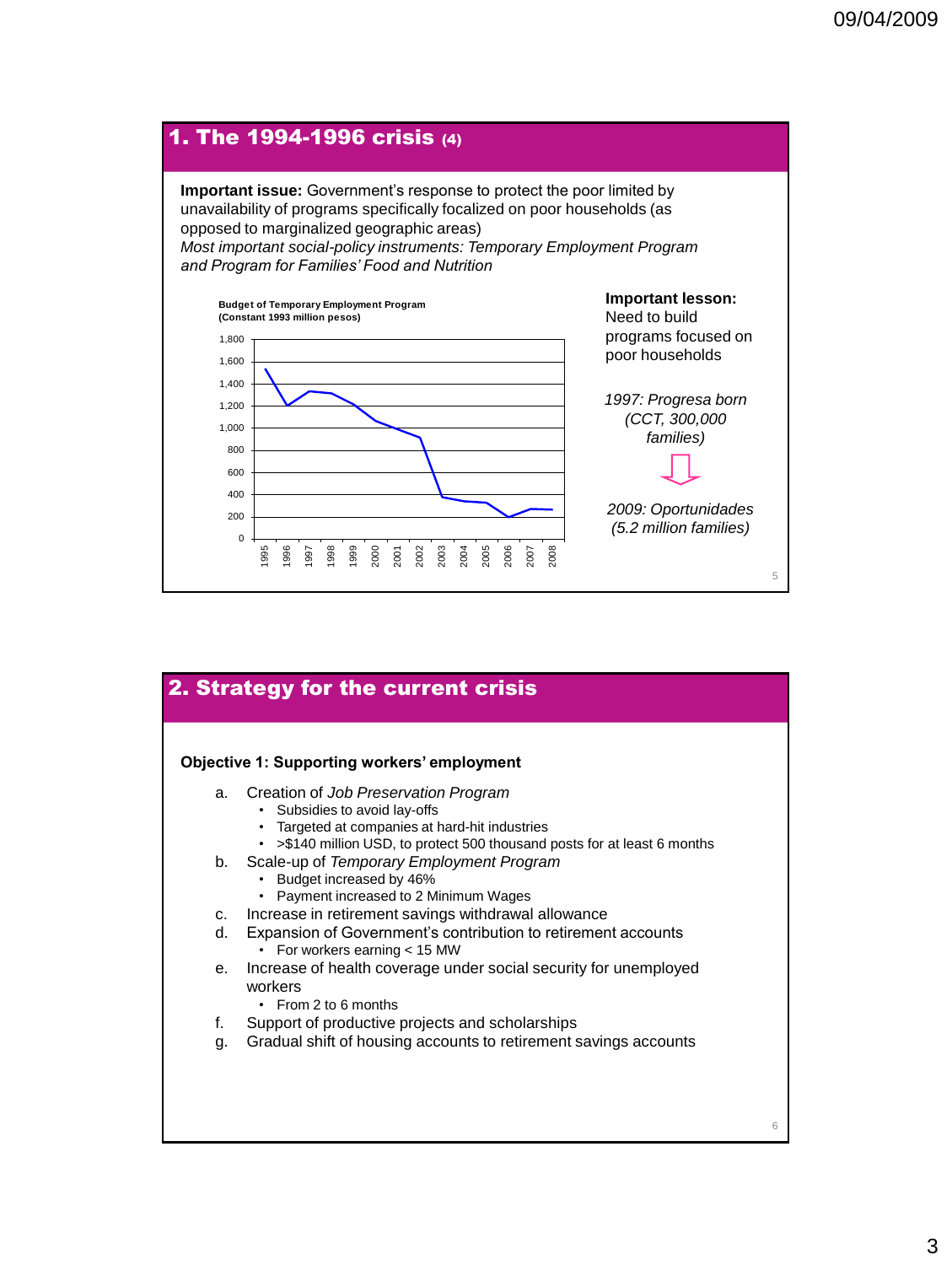7

8

## 2. Strategy for the current crisis (2)

#### **Objective 2: Supporting families' economy**

General:

- a. Freeze on gasoline prices
- b. Reduction on Liquefied Gas price (-10%)
- c. Increase in supply of low-cost housing loans
	- 28% by INFONAVIT (private sector employees) and FOVISSSTE (publicsector employees)
- d. Creation of *strategic corn reserve*
- e. Use of trade instruments:
	- Elimination of tariffs on wheat, rice, corn
	- Authorization of beans quotas (tariff-free)
	- Tariff reduction for milk (by 50%)

## 2. Strategy for the current crisis (3)

#### **Objective 2: Supporting families' economy**

Focused on the poor:

- a. Additional cash transfers (\$120/month/household) on 2 programs
	- *Oportunidades* (+23% on average transfer), *Food Support (Apoyo Alimentario,* +49% on average transfer)
	- Sufficient to cover increases in food prices
	- *Food Support* program expanded, to cover >150 thousand households at highly dispersed localities
	- Total coverage: 26 million people (25% of population)
	- Takes advantage of existing channel (speed, transparency, focalization)
- b. Continuance of two additional nutrition-focused programs
	- *Rural Supply (Abasto Rural)*: Network of public shops at rural localities; guarantees supply of food and basic items at discount prices (maintenance of discount at >5%). Freeze on corn and corn flour prices.
	- *Social Supply of Milk* (*Abasto Social de Leche,* fortified milk at discount prices, 5.9 million beneficiaries, price frozen)
		-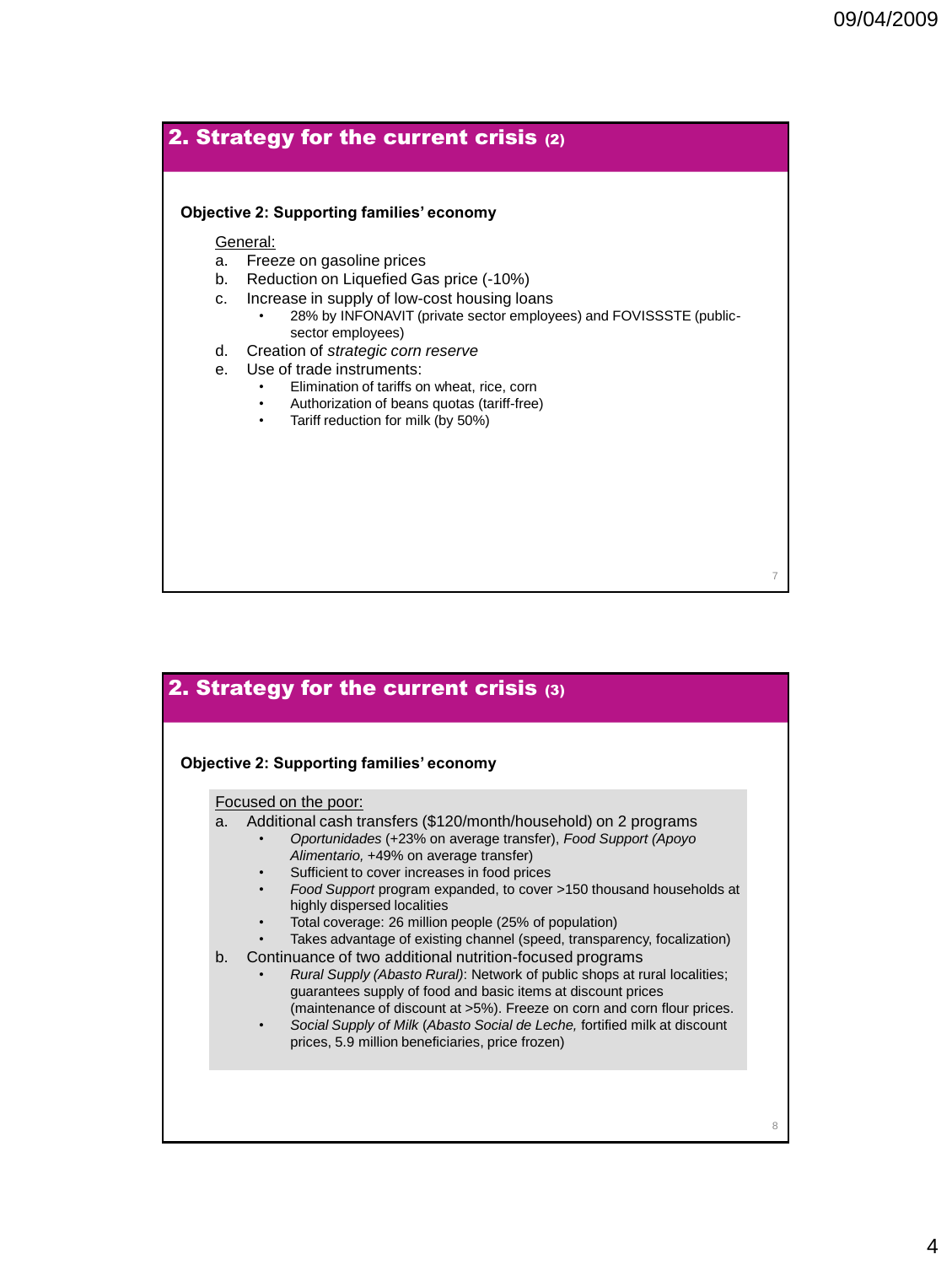$\overline{Q}$ 

## 2. Strategy for the current crisis (4)

### **Objective 3: Supporting competitiveness and S&M businesses**

- a. Reduction of industrial electricity rates (15% on average)
- b. Guarantee to acquire from S&MB (at least 20%)
- c. Increase in supply of credit by Federal Development Banks (by 26%)
- d. Increase in credit for rural sector (by 10%)
- e. Design of "Made in Mexico" brand

### **Objective 4: Investing in infrastructure**

- a. Public infrastructure investment (\$40 billion USD)
- b. Loans and warranties provided by Development Banks, to guarantee implementation of most important National Infrastructure Program projects

### **Additional elements:**

- a. Incentives for food and agricultural productivity: elimination of tariffs on agricultural production inputs; increase in financing for small producers; strengthening of social programs targeting agriculture.
- b. Decree to encourage repatriation of capital
- c. Reduction on tax-refund period
- d. Creation of new public jobs
- e. National Housing Pact
- f. Mexico Business program

10 3. Evolution of Social Policy **Topic Before 1994 1994-2000 After 2000** Focalization of social policy **Geographically** at most (marginalization indices) • Focalization at household level starts with *Progresa-Oportunidades* • Focalized on poor households *and* areas with high concentration of poor households • Focalized programs imply a ready-to-respond protection net, in place • Poverty defined and measured by independent institution (CONEVAL) Mutual obligations approach • Non-existent **|** • Starts with *Progresa-Oportunidades* • Key element in all programs Transparency and Evaluation • No program evaluation • Program evaluation starts with *Progresa-Oportunidades* • All programs subject to independent evaluation, by Law • No clear **Operational** Rules • Operational Rules starts as practice • Operational Rules mandatory, by Law No public information on beneficiaries • No public information on beneficiaries • Public list of beneficiaries mandated by Law • Federal Transparency and Information Access Law